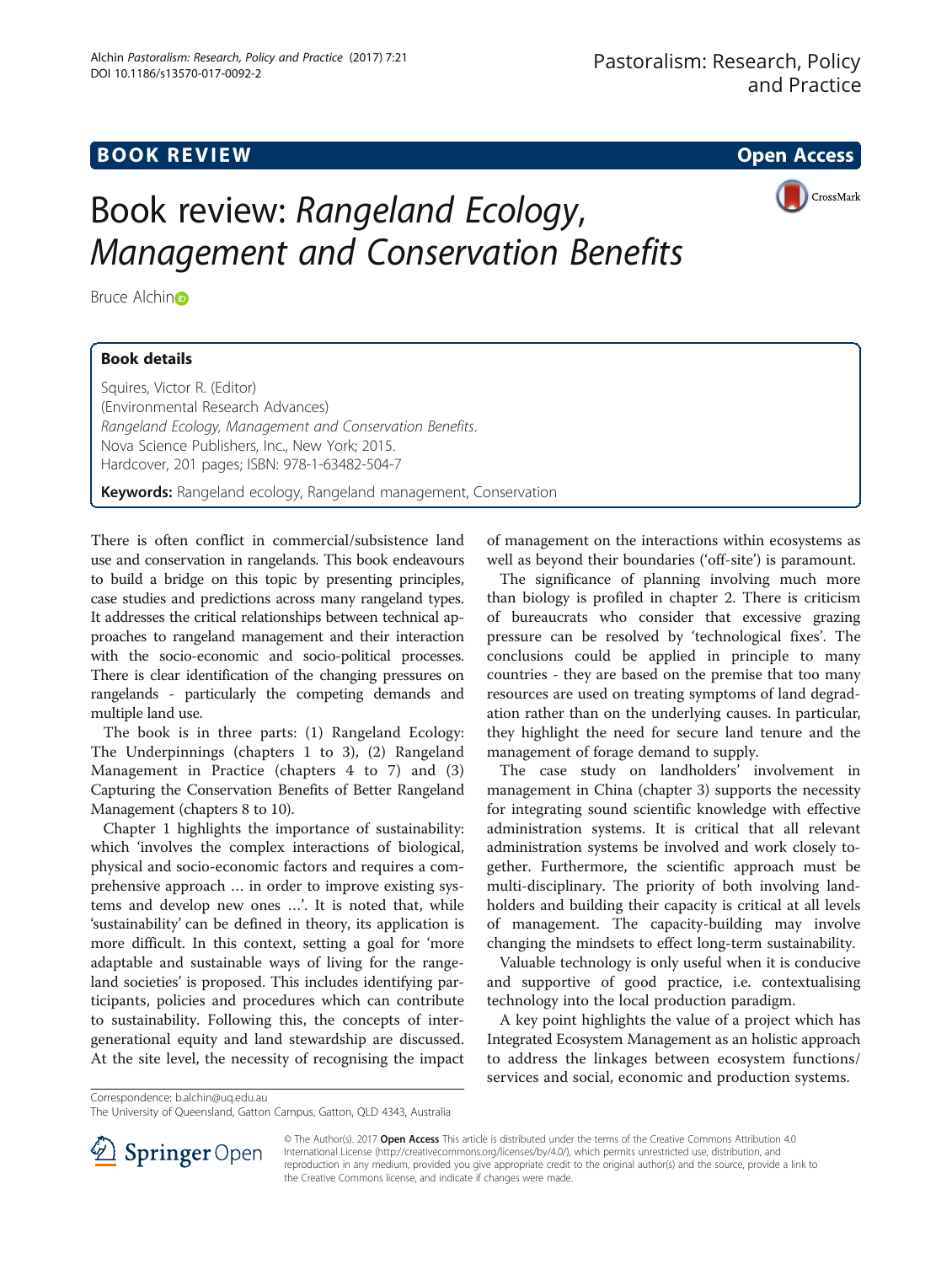Chapter 4's case study covers beef production under agro-forestry in Spain. It follows the theme of sustainability's importance and acknowledges the complexity of all the factors influencing sustainability. A preliminary step to achieving sustainability was to unify it in the agricultural production context. One of the important points made is the recognition of the positive role of livestock in the grazing ecosystem. The chapter concludes with identifying the necessity of economic, environmental and social responsibilities by all involved in the quest for sustainability.

An Argentinean case study is presented in chapter 5. Moderate disturbance or moderate grazing pressure increased plant diversity and soil carbon. Soil organic carbon was a useful indicator of both soil and land health as it integrates several inherent soil properties.

Chapter 6 addresses treatment of desertification and the consequent conservation benefits in Mongolia. The authors emphasise the necessity of estimation of carrying capacity (including taking into account the probability of drought) as an ecological core of the national policy for the livestock industry. The importance of land tenure security is presented as an incentive for the nomads' investments and management practices.

An important point in introducing a community approach is the need for both herders and local government to participate equally in sustainable management. A requirement of this is the development of a new socio-economic policy which facilitates the community approach. In recognition of the need for herders to have a foundational ecological knowledge and up-to-date knowledge, recommendations are made for training and availability of information resources.

There is a need to clarify the roles of multi-ministries/ agencies. In the development of the community approach, it is very important to respect existing local traditional rights. At the resource level, it is important to map the rangelands at appropriate scales and to develop new technologies for improving degraded areas.The critical importance of understanding the equilibrium/ non-equilibrium concept in rangeland ecology and management is emphasised. A final point in chapter 6 relates to the necessity of understanding man's role in the development of management programmes. In the conclusion, it is clearly recognised that sustainable rangeland management in Mongolia could not be assured under the existing system.

The challenges of rangeland management in Tajikistan are addressed in chapter 7. Much of this country's prosperity is dependent on natural agricultural productivity. The long-term nomadic management had advantages over the modern approach. The immense diversity in climate, pastures, culture and economics across Tajikistan requires variable management which is compatible with national policies as well as the interests of urbanised

populations.Previous national policy changes have often had a negative impact on herders.

Figure 2 illustrates how rangeland management occupies the overlap between the biophysical components and socio-economic systems. The pivotal importance of episodic climatic events is acknowledged. In the section 'Beyond Direct Sustenance Values', it is noted that live weight gain under the nomadic system is twice that under sedentary grazing (highlighting the difference between goals for production per animal and per unit area in Figure 5). Section 4 provides a comprehensive list of the issues that must be addressed to ensure potential benefits from the natural resources are achieved. The conclusion is universally applicable - the importance of integrating human factors with the socio-economic dimensions in any study or development programme in rangelands.

Chapter 8 provides detailed data on the decomposition of feral camel carcasses in Central Australia. The conclusion was that it is important to understand the impact of problem mitigation on the whole ecosystem.

Chapter 9 profiles the impact of climate change and anthropogenic threats on alpine areas in northwest China and their flow-on effect to other countries (particularly to reduced water flow contribution to major river systems in Asia as a result of the glacial decline). There may also be a change in plant species composition in the alpine areas mainly influenced by increasing temperature. Herders in that region of China consider that the loss of glaciers may increase the land area available for grazing. However, the authors note that if there is a decline in precipitation, overall livestock productivity and biodiversity will decline. Managing for resilience is considered a potentially effective means to address the stresses experienced by the alpine areas.The establishment of a network of Protection Areas is one of the most important aspects for conserving ecosystem responses.The urgent need and important role of data collection for bench-marking changes, as well as on-going monitoring, are strongly promoted. Identification of the needs for sustainable livelihoods of the local people is critical - taking into account the potential conflicts that may arise in achieving both conservation and food/fibre production. The serious problem of ongoing encroachment by shrubs into alpine meadows was highlighted. This has implications for biodiversity and livelihood of the local inhabitants.

Chapter 10 provides a global unifying of perspectives. It recognises that rangelands are complex systems used directly and indirectly by a large number of people. Consequently, research and management is difficult. With the wide range of users in the rangelands, a priority of management is understanding how the particular ecosystem functions. The biophysical constraints of the rangelands must be addressed in the framework of the